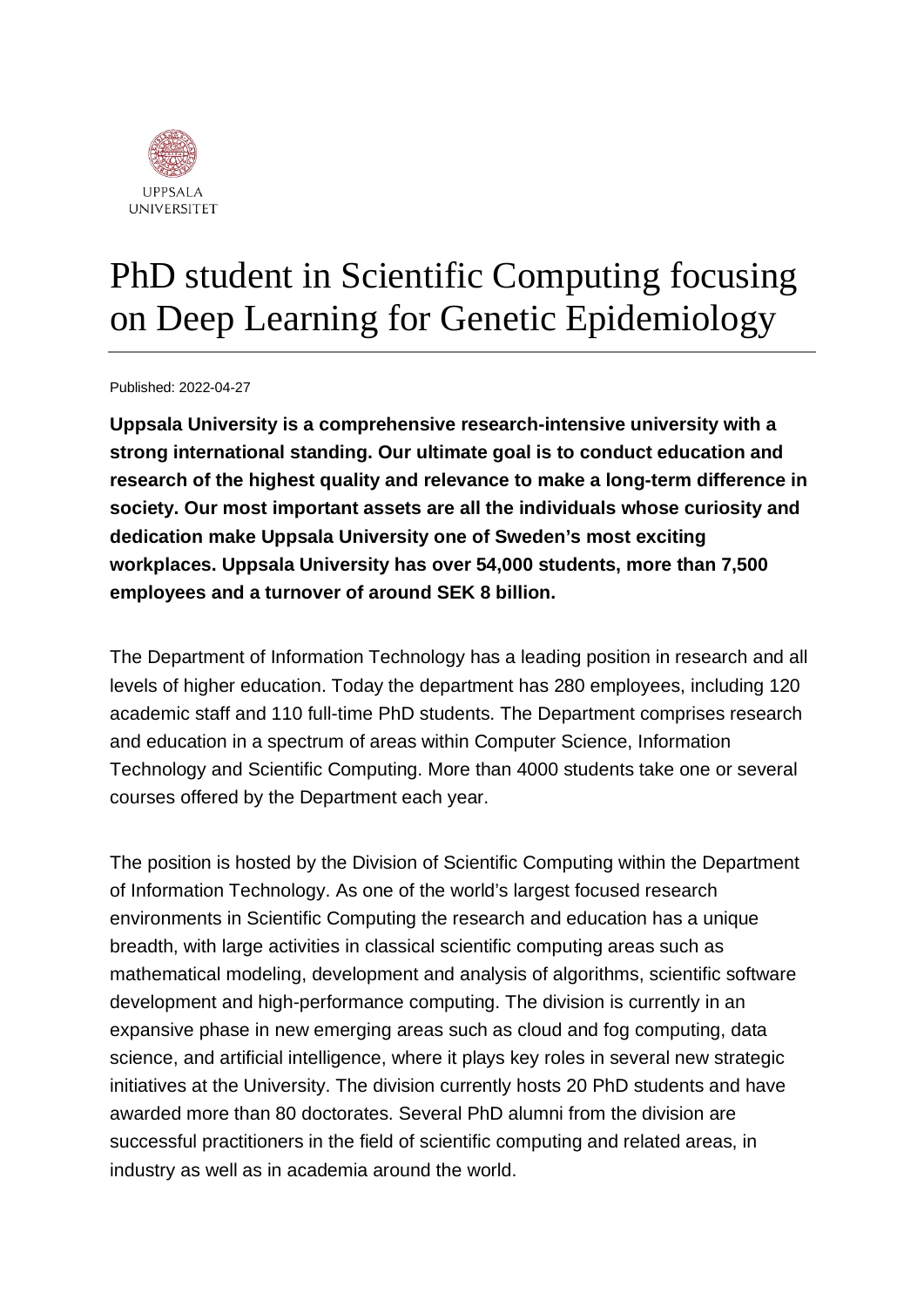The Department of Information Technology also heads the Strategic Research Area (SFO) effort [eSSENCE.](https://essenceofescience.se/) It is a collaborative research programme in e-science between three Swedish universities with a strong tradition of excellent e-science research: Uppsala University, Lund University and Umeå University.

This PhD position is part of the eSSENCE - [SciLifeLab](https://www.scilifelab.se/) graduate school in dataintensive science. The school addresses the challenge of data-intensive science both from the foundational methodological perspective and from the perspective of datadriven science applications. It is an arena where experts in computational science, data science and data engineering (systems and methodology) work closely together with researchers in (data-driven) sciences, industry and society to accelerate dataintensive scientific discovery.

SciLifeLab is a leading institution and national research infrastructure with a mandate to enable cutting-edge life sciences research in Sweden, foster international collaborations, and attract and retain knowledge and talent**.**

## **Project Description**

The deep learning revolution in image analysis has been dependent on developing well-established validated and standardized model architectures, workflows, and pretrained model coefficients that can be applied to new applications using transfer learning and fine-tuning. All of these are currently lacking for the genetics community.

The deep learning models that do exist for genomics do not readily support training with the large number of genetic variants investigated in most studies, nor the number of individuals, that characterize large-scale study cohorts, such as the UK Biobank. A deep learning approach holds the promise to truly understand the variability and patterns of human genomes, including the ability to directly find connections between genetic variation and disease risk, at scale. Within this project, using the UK Biobank as a starting point, we hope to develop a deep learning toolbox for analyzing large-scale genomic data. Similar to the standard resources for versatile applications that now exist in image analysis, we believe that this could be the start of a new data-driven era for research in genetic epidemiology.

The PhD student will start out with our already published model [A deep learning](https://academic.oup.com/g3journal/article/12/3/jkac020/6515290?login=false)  [framework for characterization of genotype data,](https://academic.oup.com/g3journal/article/12/3/jkac020/6515290?login=false) and adapt it to relevant applications and training on the scale of these applications in close collaboration between the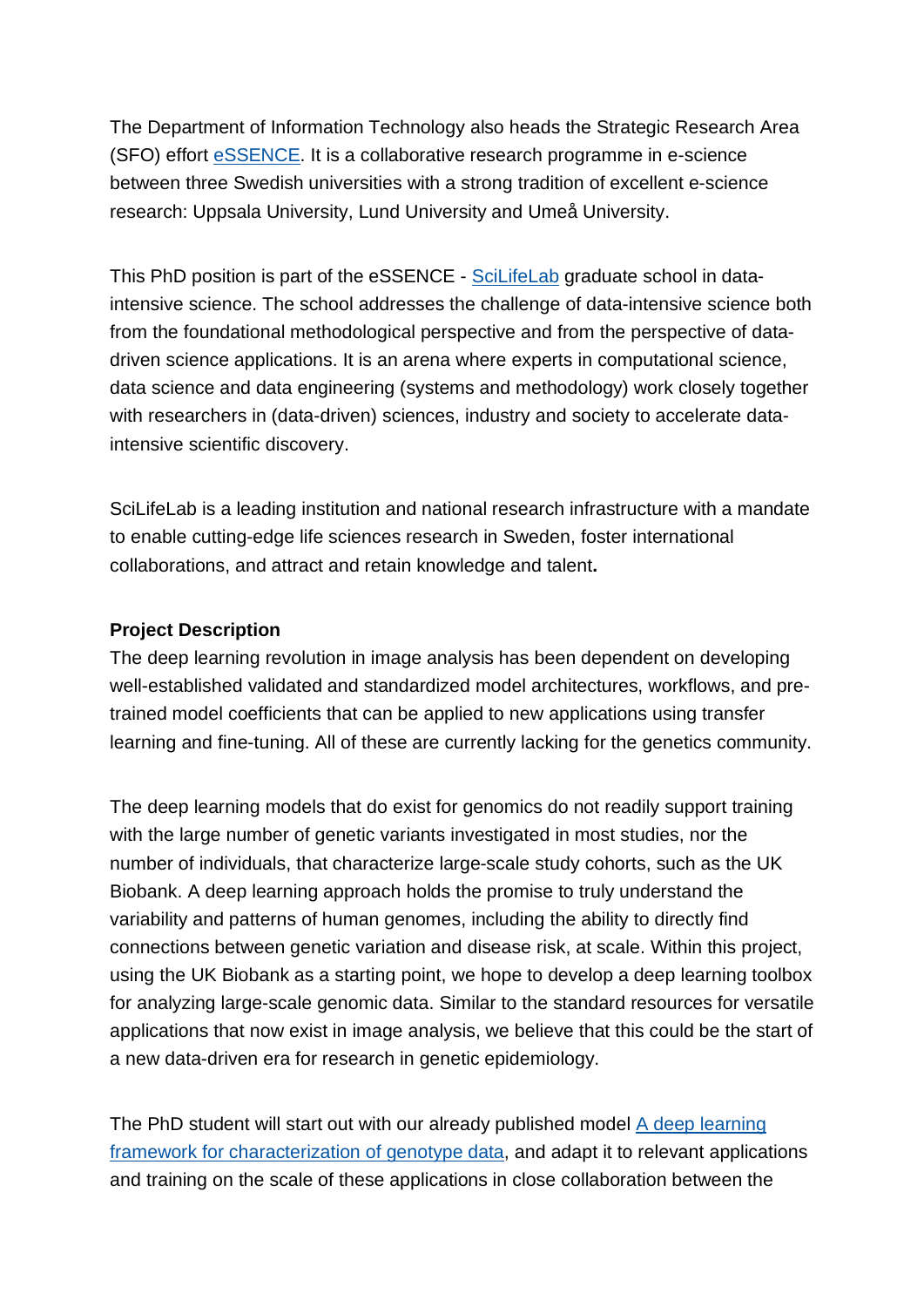main supervisor, Associate Professor Carl Nettelblad, and the group of the assistant supervisor, [Associate Professor Åsa Johansson, at the Department of Immunology,](https://igp.uu.se/research/genetics_genomics/asa-johansson/)  [Genetics and Pathology.](https://igp.uu.se/research/genetics_genomics/asa-johansson/)

#### [Read more about our benefits and what it is like to work at Uppsala University](https://www.uu.se/en/about-uu/join-us/)

#### **Duties**

The duties of a PhD student are primarily directed at their own research education, which lasts four years. The work may also involve, to a limited extent (ca 20%) other departmental duties, such as teaching undergraduate courses and administrative tasks – in which case the position may be extended to a maximum of five years.

#### **Requirements**

A PhD position at the Division requires a Master of Science or equivalent in a field that is relevant to the topic of the project, good communication skills and excellent study results, as well as sufficient proficiency in oral and written English. Additional requirements for this position include basic knowledge of, and interest in machine learning, and proficiency in programming (e.g., in Python and possibly modern C++/CUDA).

## **Additional qualifications**

Extra merits with equal merits include knowledge and experience in numerical optimization, deep learning, bioinformatical approaches in genetics, and best practices in software engineering.

Rules governing PhD students are set out in the Higher Education Ordinance chapter 5, §§ 1-7 and in [Uppsala University's rules and guidelines.](https://regler.uu.se/?languageId=1)

#### **About the employment**

The employment is a temporary position according to the Higher Education Ordinance chapter 5 § 7*.* Scope of employment 100 %. Starting date 2022-09-01 or as agreed. Placement: Uppsala.

**For further information about the position, please contact:** Associate Professor Carl Nettelblad, carl.nettelblad@it.uu.se.